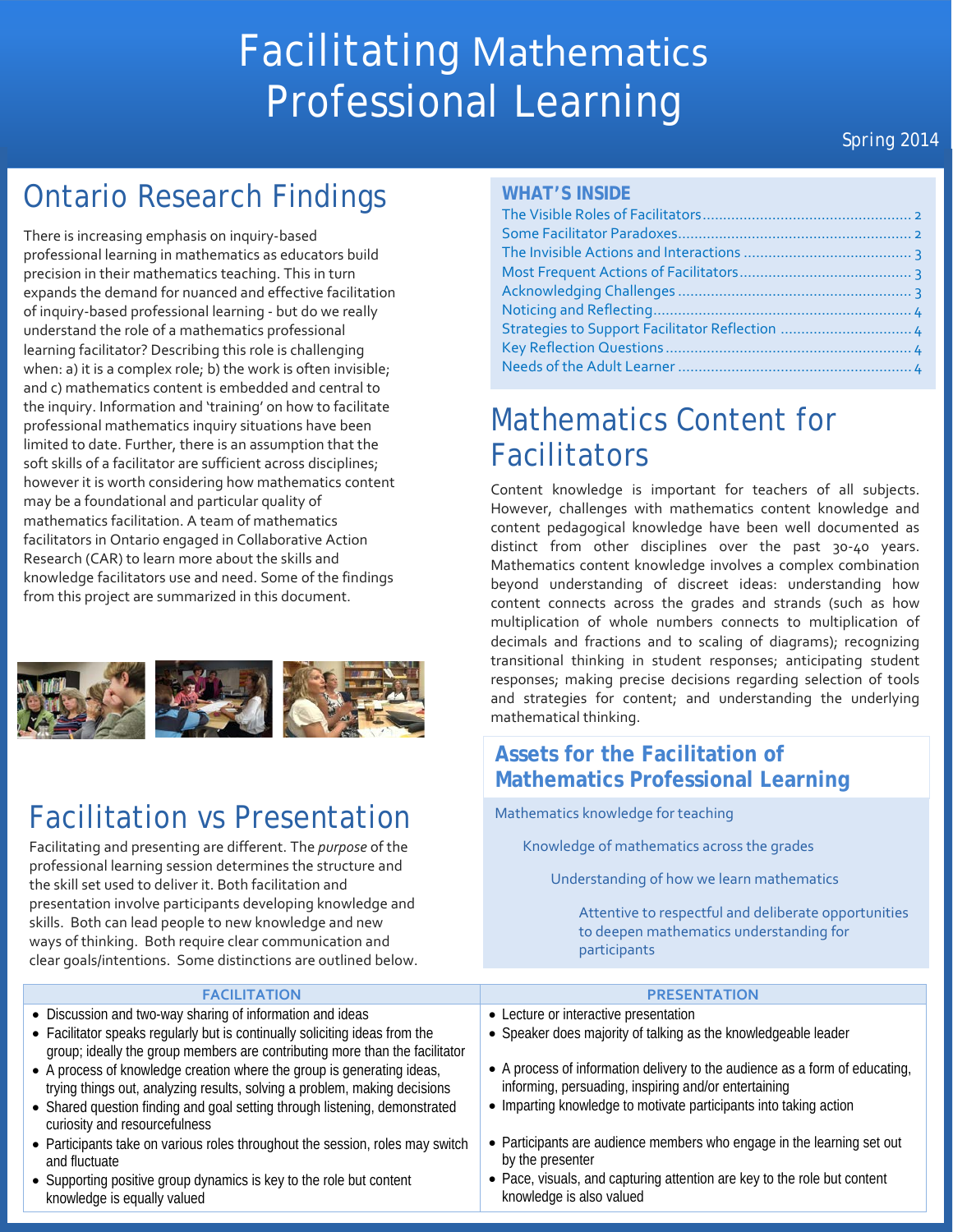

Facilitation as Sailing



Facilitator as Juggler

*Visual metaphors for mathematics facilitator roles created by participants of a provincial mathematics camp.* 



An Apple as a Metaphor

# The Visible

#### Those aspects of facilitation that may be easily spotted by others or articulated by the mathematics facilitator

There are a number of roles that a facilitator assumes as he/she leads a group through action research. Some roles that have been identified in CAR facilitator research are listed.

**Planner:** establish the process; help with goal setting and agenda; prepare/select activities that might help the group sharpen their focus

**Listener:** echo statements back to the group; be the ears of the group

**Observer**: notice and feed back to the group; be a fresh pair of eyes for the group

**Coordinator:** oversee technical details such as dates and room bookings; be a time keeper

**Tone setter:** set group at ease with humour and/or positivity; value, honour and challenge participants; participate as an interested learner and risk taker; be brave

**Learning Together:** participate in the mathematics learning alongside the participants; dig deep into the mathematical content of the inquiry and learn from one another and from students

**Collaborator:** ongoing sharing of goal setting and invitations to engage

#### **Some Mathematics Facilitator Paradoxes**

- 
- -
	-
	-
	- use cultural capital *yet* suffer self-doubt
		- empower others *yet* be powerful
		-
		- be flexible *yet* be goal oriented<br>be problem oriented *yet* have clear expected.
- focus on the big stuff *yet* narrow in on the details
	- anticipate *yet* be open to surprises
- honour individual differences yet fuse perspectives and goals
	- create new knowledge *yet* convey known knowledge
	- participate as a co-learner yet facilitate simultaneously
		- reveal decision making *yet* not obviate every decision
			-
			-
			-
			- *yet* have clear expectations

**Knowledgeable Other:** prepare and bring mathematics content, materials and information to the group; build own mathematics knowledge; anticipate the mathematics content most relevant to participants

**Dynamics monitor:** intervene when necessary; address group dynamics and management

**Navigator:** narrow in and broaden out as needed; refine key questions and points of inquiry; move things forward linking ideas and mathematics content; give opportunities for reflection; leave responsibility for learning with the participants and synthesize ideas

**Challenger:** encourage positive dissonance; challenge preconceived notions; uncover misunderstandings about mathematics content and the learning and teaching of mathematics; engage in discourse



One facilitator stated that she engages her participants in the mathematics content learning by: *"*using a variety of sources for learning such as video, group work, quiet reading, reflecting time, talk time and time for collaborating. As often as possible, I try to bring the student voice/student work to the table.*"*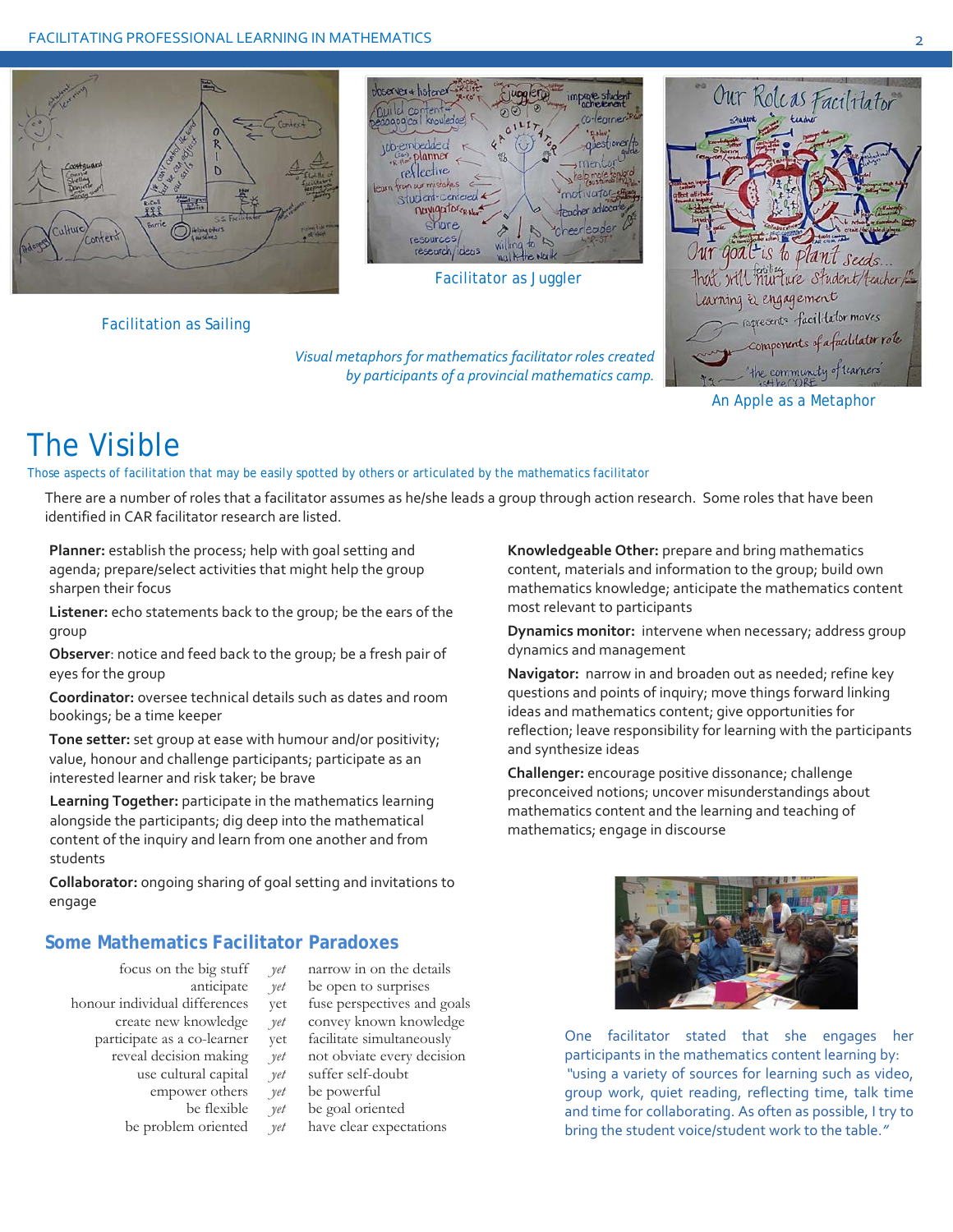### The Invisible Actions and Interactions

When a facilitator decides to remain silent, read members of the group for engagement, highlight one direction but not another, or encourage the group to follow a new idea further, the participants are unaware that these decisions have been made. Some of these invisible actions are discussed below.

**Anticipating:** anticipating pathways of the group; making accurate estimations of, and leveraging, cultural capital of group members

**Confidence Building:** setting participants up for mastery experiences in the learning and teaching of mathematics; showing vulnerabilities of self as facilitator

**Embracing the Messiness:** encouraging the messy questions, the wonderings, the 'mud'; helping the group gently find their way

**Supporting Transformation:** helping participants get inspired; naming shifts in thinking and practice

**Window Finding:** identifying and revealing windows of opportunity or new avenues of inquiry for the group at the right moment; connecting back to key mathematics concepts and research-affirmed instructional strategies

**Fusing Horizons:** bringing together multiple perspectives, views, angles and finding a shared horizon in the learning; bring the layers together – mathematics content, process, pedagogy – synergy

**Building Moral Imperative:** building accountability in the group; explicitly bridging research and practice as related to mathematics content, teaching and learning

### **Acknowledging Challenges**

Some substantial challenges faced by facilitators of mathematics professional learning include:

**Being Knowledgeable:** Having and accessing mathematics content and pedagogical knowledge that is important to the group while avoiding "telling" or pre-empting risk-taking and discovery.

**Lack of Cultural Capital:** The group does not have confidence in the facilitator's capacity to facilitate, knowledge of mathematics or experience with students.

**Anticipating Needs**: Being well-prepared to anticipate all the directions a group might take.

**Loneliness:** The group contains a limited number of supporters and/or participants who understand the mathematics facilitator role. There are limited opportunities for critical feedback and much of the work of the facilitator goes unnoticed.

**Mismatch:** The goals of the facilitator do not match with those of the group or members of the group, "my passion is not your passion", and buy-in of the group is difficult to measure.

**Complexities:** Teaching and learning mathematics is complicated, often over-simplified, and sometimes overlaid with literacy strategies which are assumed to work universally.

### **Most Frequent Actions of Facilitators**

As revealed by coding facilitator artefacts



 $\mathcal{I}_{\mathsf{Just}}$  as with children, it is *sometimes useful to "let a wrong idea stand" in order to allow the misconception to fully surface so we can shed some light on it and address it. It is helpful to think about the parallels between pedagogy, which refers to the teaching of children, and andragogy, which relates to adult learners. Learning needs to be personally relevant – and can't come at the embarrassment of participants. Slowing down the learning to address misconceptions is often useful for all participants, including those building their mathematics content knowledge.*" Facilitator Reflection, 2013